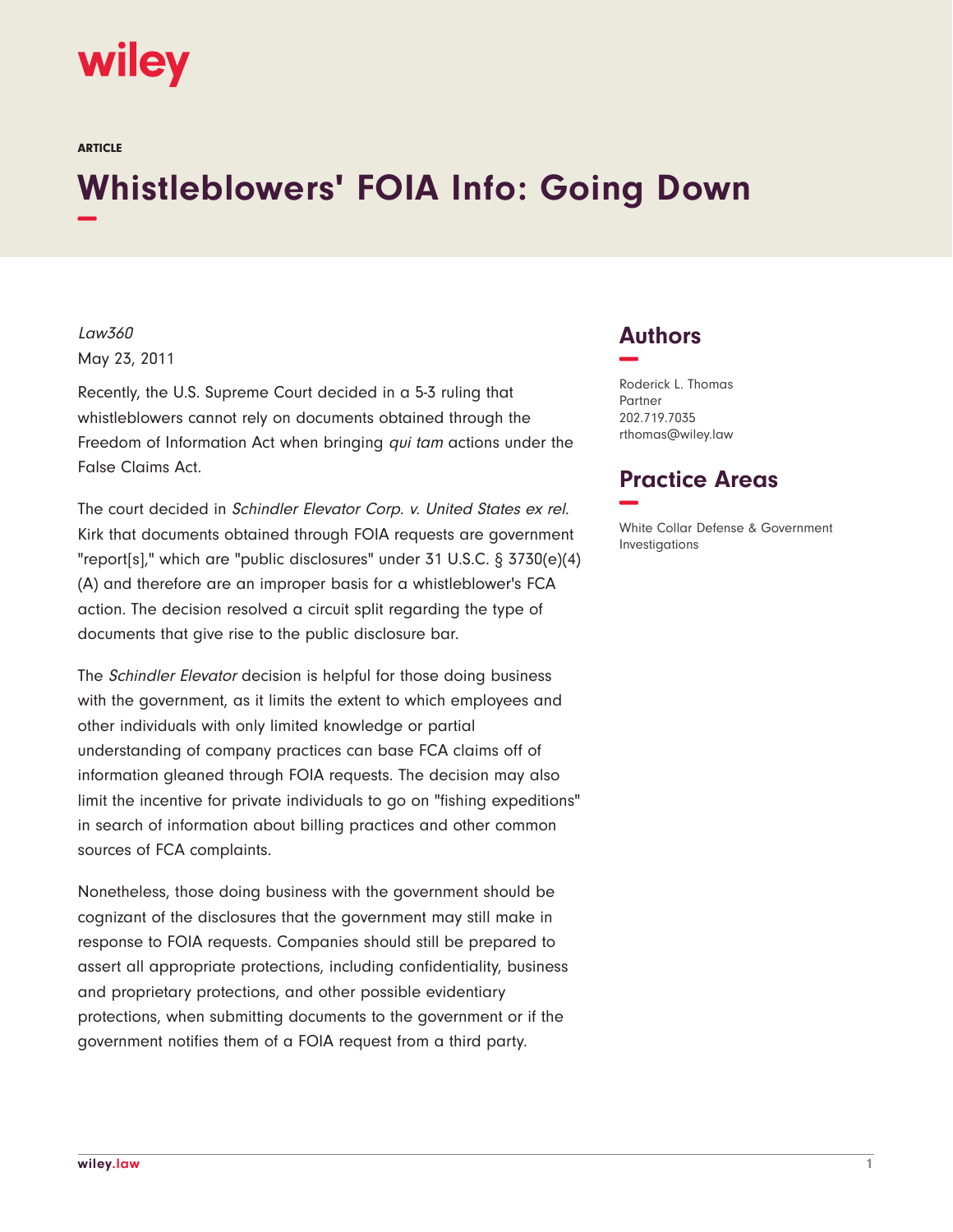Even if a whistleblower cannot base his suit on information gathered through FOIA, no limit has been imposed on using FOIA documents to bolster a FCA claim based on other information. In addition, appropriately marking documents submitted in response to a FOIA request may also be a tool a company can subsequently use in its defense. If a defendant can demonstrate that the "who, what, when" or "where" of the whistleblower's allegations of fraud are based entirely on information culled from FOIA documents, the defendant may succeed in getting a whistleblower's suit dismissed in the early stages of litigation.

Despite the favorable decision in Schindler Elevator, government contractors should be cautious about changing their business practices. Congress has demonstrated a strong propensity to amend the FCA in response to Supreme Court decisions that limit it.

## **Case Background**

The Schindler Elevator case arose when a whistleblower obtained information about his former employer pursuant to a FOIA request to the U.S. Department of Labor in connection with an employment matter. The whistleblower then used a combination of information from the FOIA response and his personal knowledge to conclude that his former employer had violated the FCA, and filed suit.

The Second Circuit decided that the FOIA documents on which the whistleblower based his suit were not "reports" triggering the public disclosure bar, which would have been grounds for dismissal, because they involved the mere "mechanistic reproduction of documents."

Thus, the Second Circuit held that the whistleblower's reliance on the documents to advance his claim was not grounds for dismissal. This decision created a 4-3 circuit split among courts regarding whether FOIA disclosures trigger the public disclosure bar, and the Supreme Court granted certiorari to resolve this disagreement.

### **The Supreme Court Decision**

Reversing and remanding the Second Circuit decision, the Supreme Court not only held that responses to FOIA requests constitute reports, it also reaffirmed the "generally broad scope of the FCA's public disclosure bar."

The court adopted the ordinary definition of "report" in its holding, concluding that because the DOL had adopted policies mandating written responses to FOIA requests and because such responses are meant to give information, they constitute government reports.

The court also noted that the type of information that could constitute a public disclosure was broad, stating there was "no merit" to any suggestion that a claim was parasitic only if it "[rode] the investigatory coattails of the government's own processes."

The court was not troubled by the suggestion that defendants would make FOIA requests for their own harmful documents, thus triggering the disclosure bar for claims arising from those documents and insulating themselves from liability.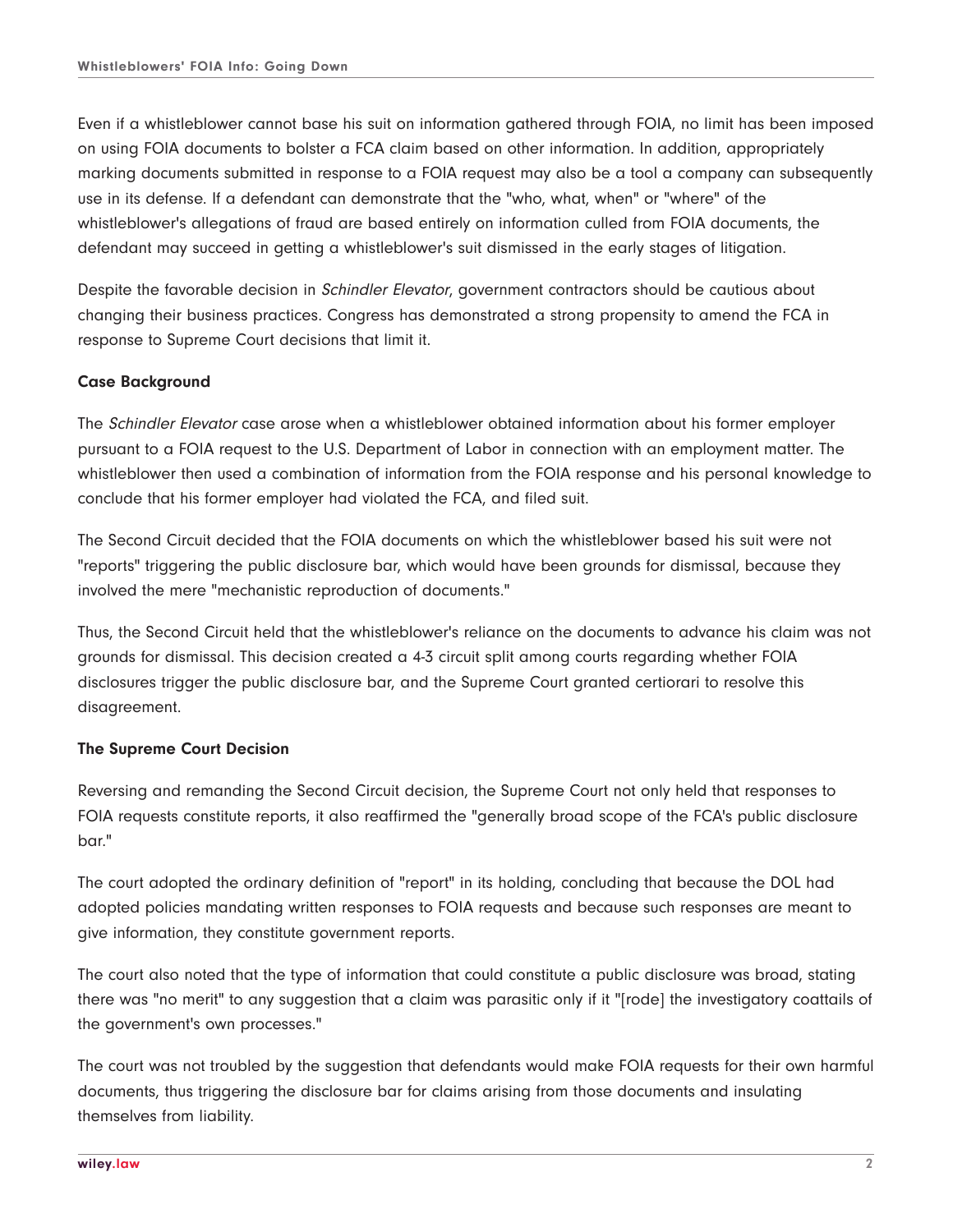Rather, it left open the possibility for a whistleblower who bases a suit on information separately disclosed by a written FOIA response to be in good standing to bring a FCA action. Specifically, the court suggested that a whistleblower in such a scenario might not bring allegations "based on" a public disclosure or that the whistleblower might qualify as an "original source" with direct and independent knowledge of the information.

#### **Potential Impact of the Supreme Court Decision**

Schindler Elevator is the most recent decision in a line of cases that demonstrates that the Supreme Court rejects the view that the FCA is boundless, and the court is willing to limit the reach of the FCA based upon a plain reading of the statute.

Schindler Elevator and the Supreme Court's decisions in Graham County Soil and Water Conservation District v. United States ex rel. Wilson, and Allison Engine Co. v. United States ex rel. Sanders, have all sought to limit the circumstances giving rise to FCA violations.

In Graham County, the Supreme Court also limited the type of information off of which whistleblowers can base their cases, ruling that disclosures made in a state or local report, audit or investigation were "public disclosures" under the FCA. See 130 S.Ct. 1396 (2010).

Similarly, in Allison Engine, the Supreme Court limited the scenarios in which a party could be held liable for false claims that were not submitted directly to the government. See 128 S.Ct 2123 (2008).

Yet, Congress has in the past directly undercut the Supreme Court's attempts to limit the FCA. Indeed, the Fraud Enforcement and Recovery Act of 2009, which expanded the FCA in numerous ways, was passed less than a year after Allison Engine in response to the Supreme Court's decision.

Similarly, Congress passed an FCA amendment only days before the *Graham County* decision, limiting the decision's applicability. There, Congress amended the FCA to expand whistleblowers' ability to bring suits based on secondhand information or allegations that had already been partially publicly disclosed, and gave the government greater control over whether courts dismiss whistleblowers from lawsuits.

Thus, it is not clear how the *Schindler Elevator* decision will affect the landscape of *qui tam* law in the long term.

Regardless of how Congress reacts to the *Schindler Elevator* decision, though, those doing business with the government that face an allegation of fraud should make determining the source of any potential whistleblowers' allegations a first step in defending themselves.

In doing so, companies may need to consider past disclosures they have made to the government to uncover the root of the FCA allegations against them. If a company can determine that a whistleblower's allegations are based on documents procured through a FOIA request, the company may have grounds to argue that a suit brought by the whistleblower should be dismissed based on Schindler Elevator.